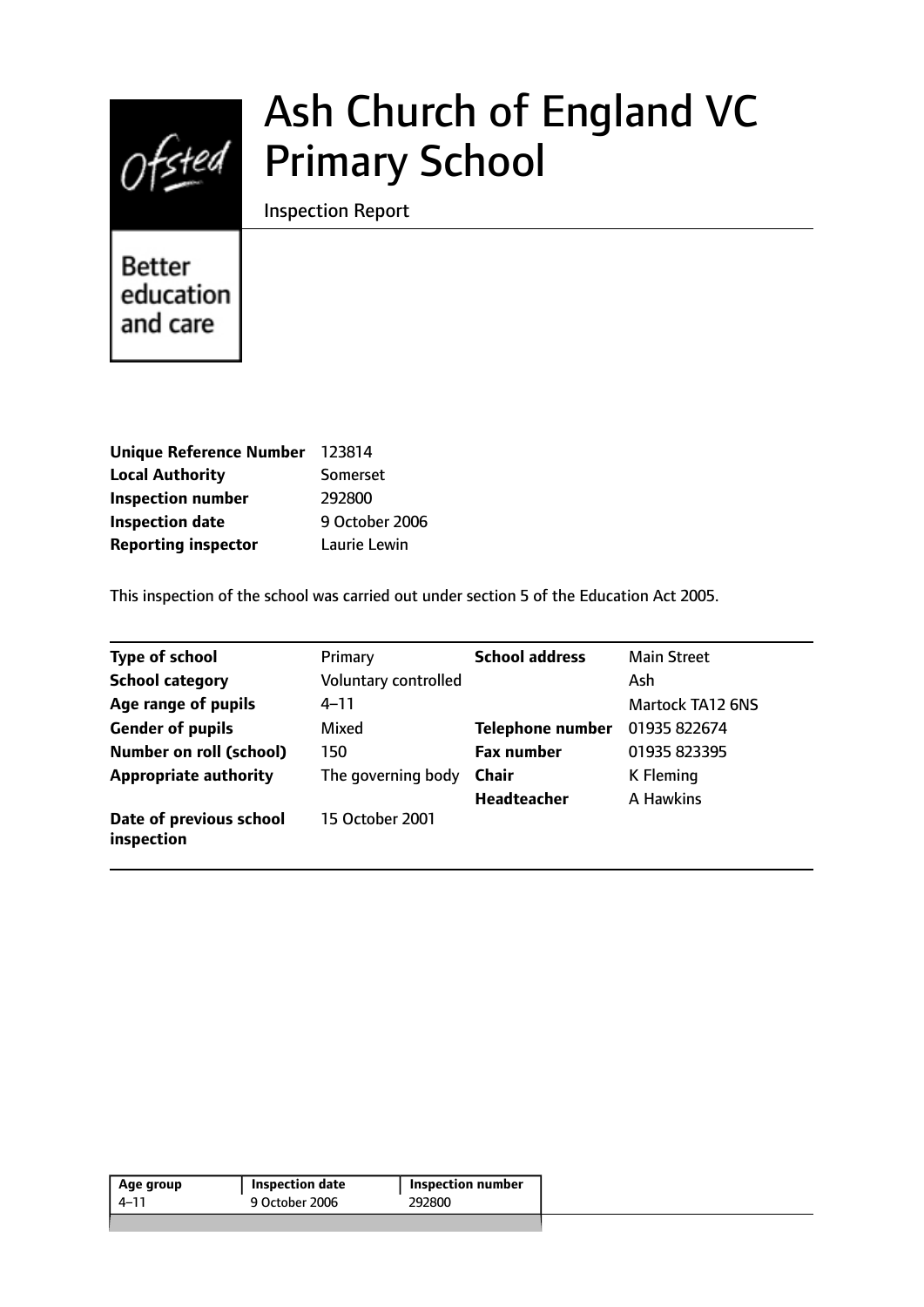© Crown copyright 2006

Website: www.ofsted.gov.uk

This document may be reproduced in whole or in part for non-commercial educational purposes, provided that the information quoted is reproduced without adaptation and the source and date of publication are stated.

Further copies of this report are obtainable from the school. Under the Education Act 2005, the school must provide a copy of this report free of charge to certain categories of people. A charge not exceeding the full cost of reproduction may be made for any other copies supplied.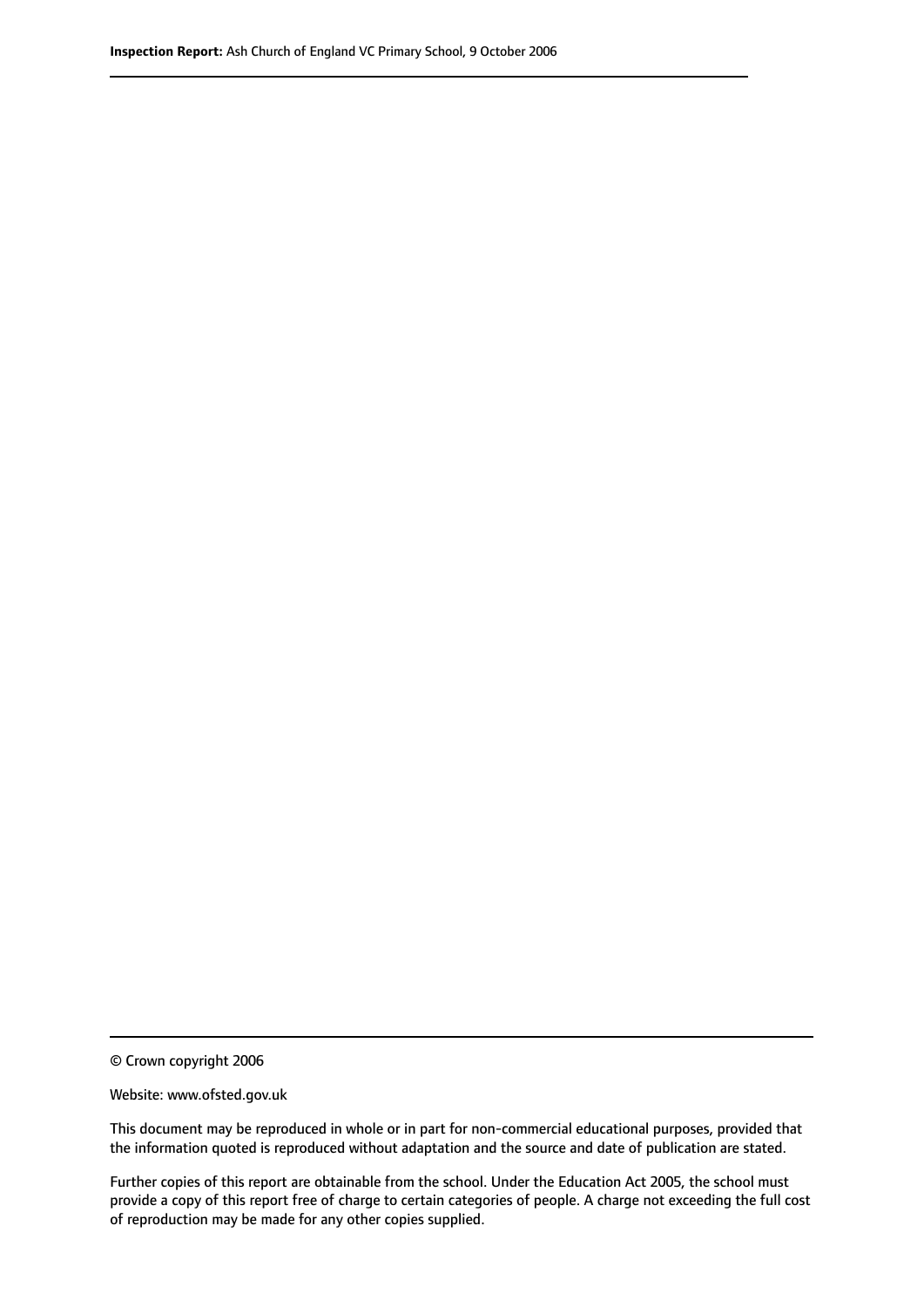# **Introduction**

The inspection was carried out by one Additional Inspector.

# **Description of the school**

This is a small school. Whilst some pupils live in the village of Ash, many come from the surrounding area. The proportion of pupils known to be eligible for free school meals is below average. The proportion of pupils with learning difficulties is below average. Most pupils in the school come from White British cultural backgrounds, with a very small number from other ethnic backgrounds.

## **Key for inspection grades**

| Good         |
|--------------|
|              |
| Satisfactory |
| Inadequate   |
|              |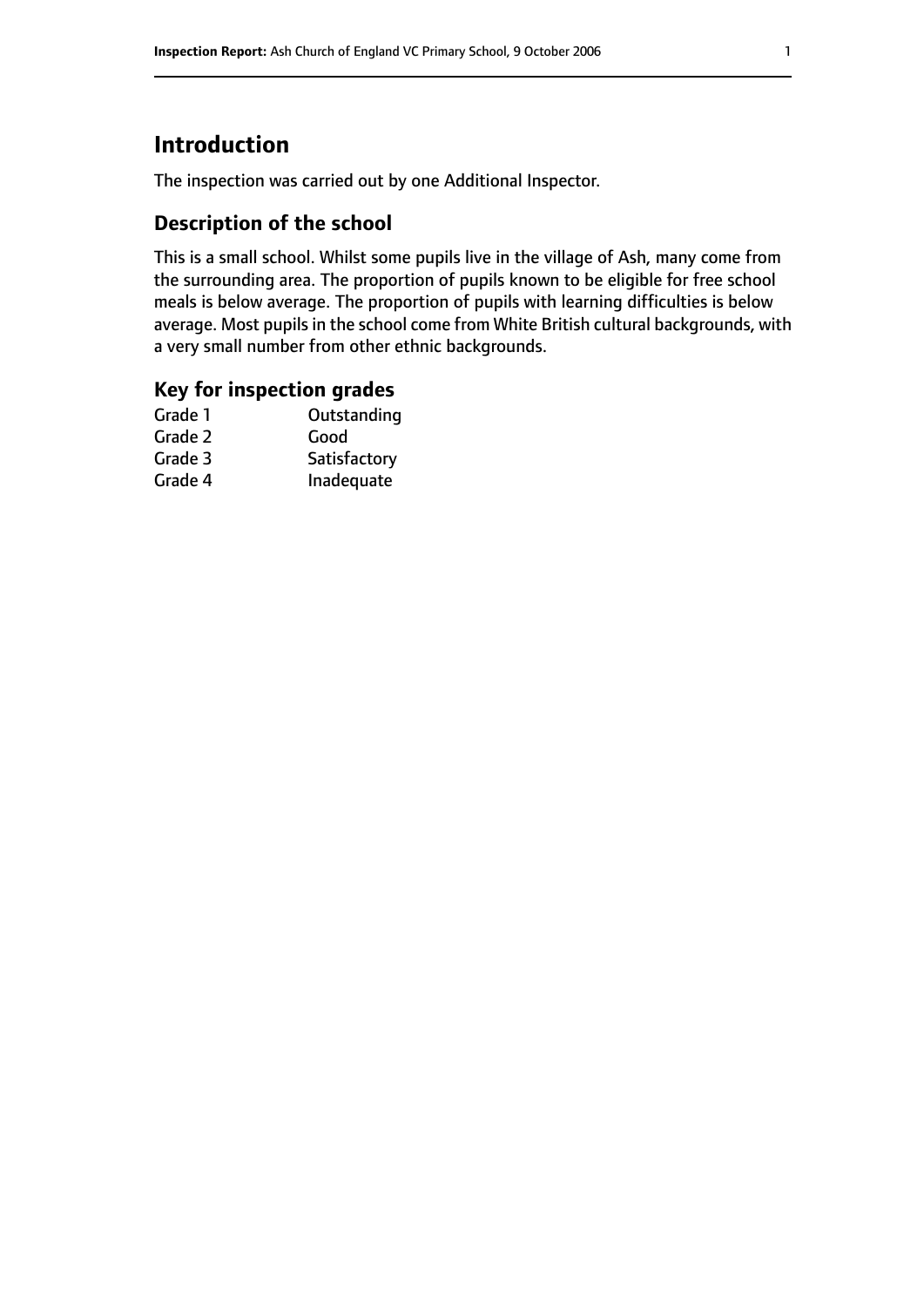# **Overall effectiveness of the school**

#### **Grade: 1**

This is an outstanding school that understands, as one parent put it, 'the importance of enjoyment and achievement'; a view echoed by many other parents. Pupils attain high standards by the end of Y6 and their achievement is excellent. This high level of performance comes as a result of high quality leadership and management and top quality teaching that ensure that all groups of pupils, including those with learning difficulties, are helped to reach their full potential. The school is especially good at analysing the information gained from assessing pupils and pinpointing exactly where extra support is needed to boost performance. As a result of strong provision in the Foundation Stage, children progress well. They reach nationally expected levels by the time they start Year 1, with some doing much better than this. The school provides an outstanding curriculum and pupils really appreciate the way that staff 'go the extra mile' to make lessons as interesting as possible. They especially enjoy the very extensive range of extra activities, trips, visits and visitors to the school and are very proud of their achievements in areas such as sports, music and chess and in winning prizes in national writing competitions. From the wide range of sport, the daily 'Wake and Shake' aerobic sessions and the strong focus on eating sensibly, pupils gain a sophisticated understanding about how to stay fit and healthy. The outstanding care, support and guidance of the staff result in pupils showing exemplary behaviour and becoming responsible, happy, and enthusiastic individuals. Through their active involvement in charity work and extensive work with local organisations, pupils develop a strong sense of the importance of contributing to the community.

The school has an energetic headteacher. He presents the school with much drive and a clear vision for future development so that the school is an exciting and dynamic place to be. The strong staff team are fully signed up to pushing forward with all developments. The school adopts an innovative and imaginative approach towards finding ways of boosting learning further, for example with the exciting new project to link up with the staff and pupils in other European schools. This is a school that does not rest on its laurels. Although standards and achievement have improved significantly over recent years, it has identified that boys' achievement in writing lags behind that of the girls and is firmly focused on addressing this. Governors and staff work very effectively together in evaluating the school's performance rigorously. Plans for future developments are inspired and imaginative and, coupled with the school's track record of outstanding improvement, this means there is excellent scope for further development in the future.

#### **What the school should do to improve further**

• improve boys' skills in producing extended pieces of writing.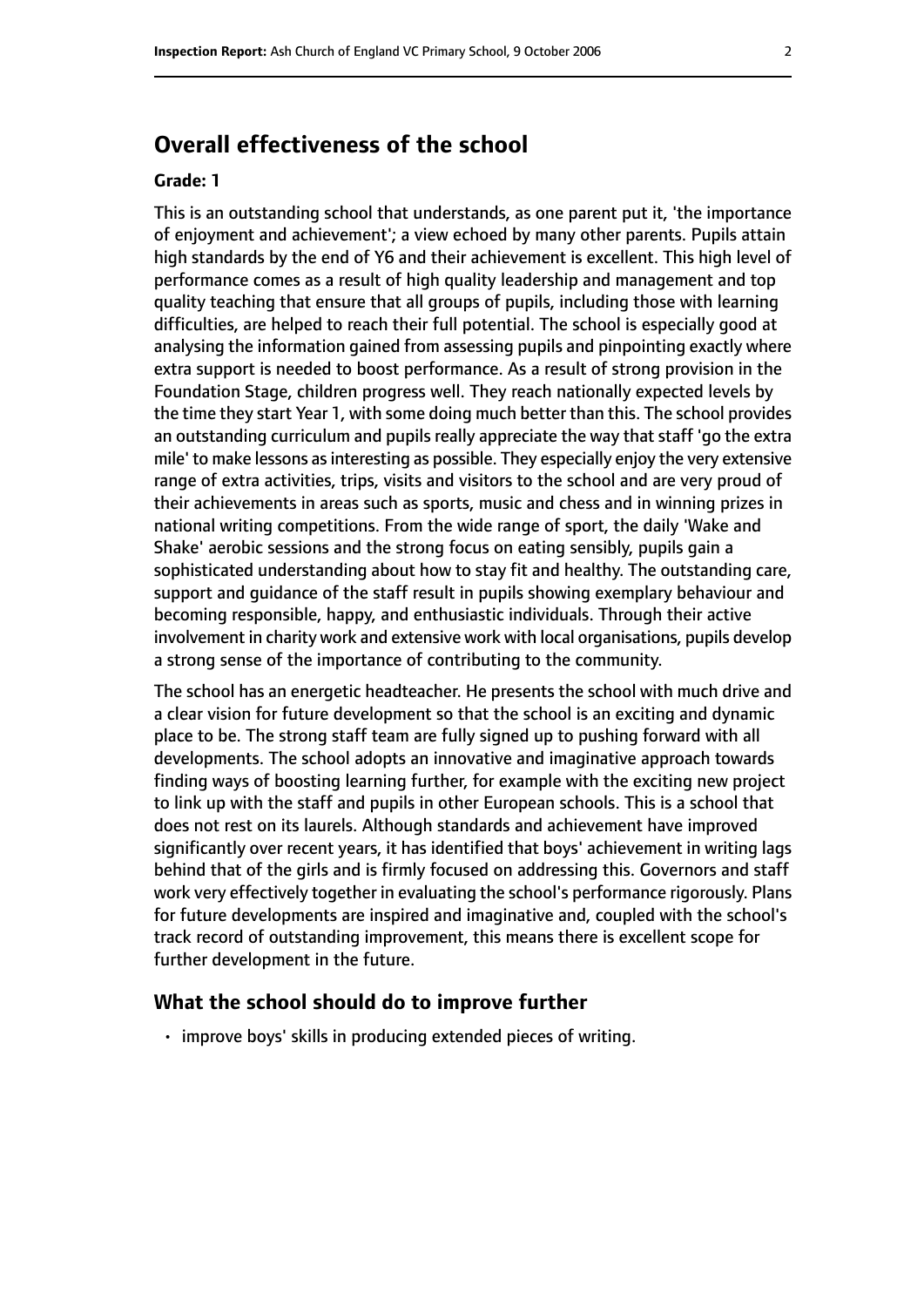# **Achievement and standards**

#### **Grade: 1**

Children enter the school with attainment that is at the expected levels. The school's results have shown significant improvement in recent years, with pupils now reaching exceptionally high standards by the end of Year 6. This outstanding achievement by the pupils places the school in the top performing 6% of schools nationally. Conversations with, and observations of, the youngest and oldest pupils and displays of their work confirm the huge progress made between entry to school and the end of Year 6. Careful analysis of pupils' writing by the school shows that whilst boys often produce good quality short pieces of writing, their ability to reproduce the same quality in more extended pieces lags behind that of the girls.

## **Personal development and well-being**

#### **Grade: 1**

Pupils' personal development, including their spiritual, moral, social and cultural development, is outstanding. Pupils are keen to work hard and do their best. By the end of Year 6, they show a mature and confident approach and carry out their responsibilities, such as being a buddy to the youngest children, very conscientiously. Pupils also develop an excellent sense of initiative. For example, older pupils reported, 'It's really good that we can have a chance to develop and run our own lunchtime activity sessions'. Pupils feel secure and have no qualms about seeking adult assistance if they have a problem. They clearly see school as providing lots of 'fun opportunities' and, unsurprisingly, attendance is good. Their excellent academic achievement gears pupils up exceedingly well for maintaining success in the future. For example, older pupils gain a top quality insight into life in the real world through the 'Make It Real' project that involves them in applying for a job and learning to run a business.

# **Quality of provision**

#### **Teaching and learning**

#### **Grade: 1**

Across the school, teachers show a very strong subject knowledge that is reflected in the careful preparation of their lessons, clear explanations about work and the precision with which activities are matched to the needs of the pupils. As a result, all groups of pupils show outstanding progress in their learning. Pupils are impressed by the way in which teachers make lessons interesting. This was borne out during one literacy lesson where the teacher showed a clip from the film 'Titanic' on the interactive whiteboard, very successfully stimulating pupils' ideas for writing. Teachers receive outstanding support from the skilled teaching assistants who show a very confident approach with teaching and supporting individuals and groups of pupils.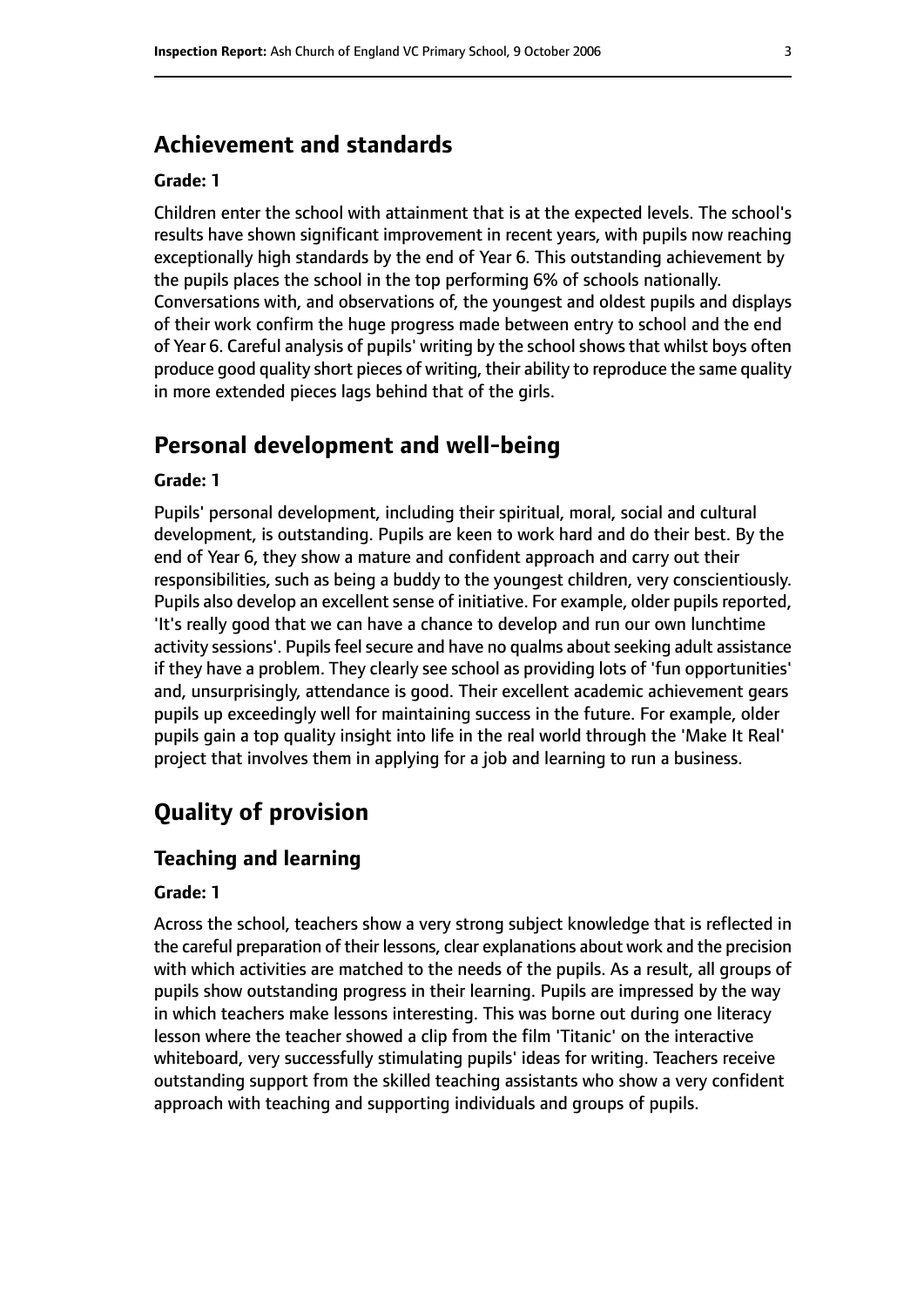#### **Curriculum and other activities**

#### **Grade: 1**

Year 6 pupils commented: 'We get stacks of activities …. and do lots of things that other schools don't do'. Their comments are reflected in the school's very extensive activities programme, and parents also give the school many accolades for the work by the staff in this area. During the inspection, top-notch singing in an after-school choir session and the rapidly developing skills of pupils at a lunchtime table tennis club showed the kind of varied benefits pupils are getting from the activities programme. The school has a strongly rooted philosophy of ensuring that from day one in the Foundation Stage, children are helped to gain as broad a range of skills, knowledge and understanding as possible. This approach is pursued as pupils progress through the classes and the school's results and excellent personal development of all individuals lay testament to its success.

#### **Care, guidance and support**

#### **Grade: 1**

The school adopts a rigorous approach to implementing all policies to ensure the health and safety of its pupils. Staff know the pupils very well and cater sensitively for their individual needs. The excellent relationships between staff and pupils, coupled with the high expectations set for work and behaviour, result in pupils developing exceptionally confident and motivated approaches to learning. The school is especially good at using information from assessment to support and guide individuals, and Year 6 pupils spoken to by the inspector showed a very precise understanding of targets set for them and what they need to do to achieve these.

### **Leadership and management**

#### **Grade: 1**

This is a school that gives a clear impression of everyone 'pulling in the same direction' to benefit the quality of education provided. What makes this school stand out is that despite current success in achieving high standards with pupils' academic and personal development, it still feels it can do even better, and staff and governors strive tirelessly to achieve this aim. They make excellent use of the many partner institutions and organisations to which they are linked to help boost pupils' learning

All staff and governors are fully involved in evaluating the school's performance in great detail. The inspection shows the school in an even better light than its own self-evaluation, but this is due to an overly modest and slightly cautious view the school takes about the outcomes of its achievements.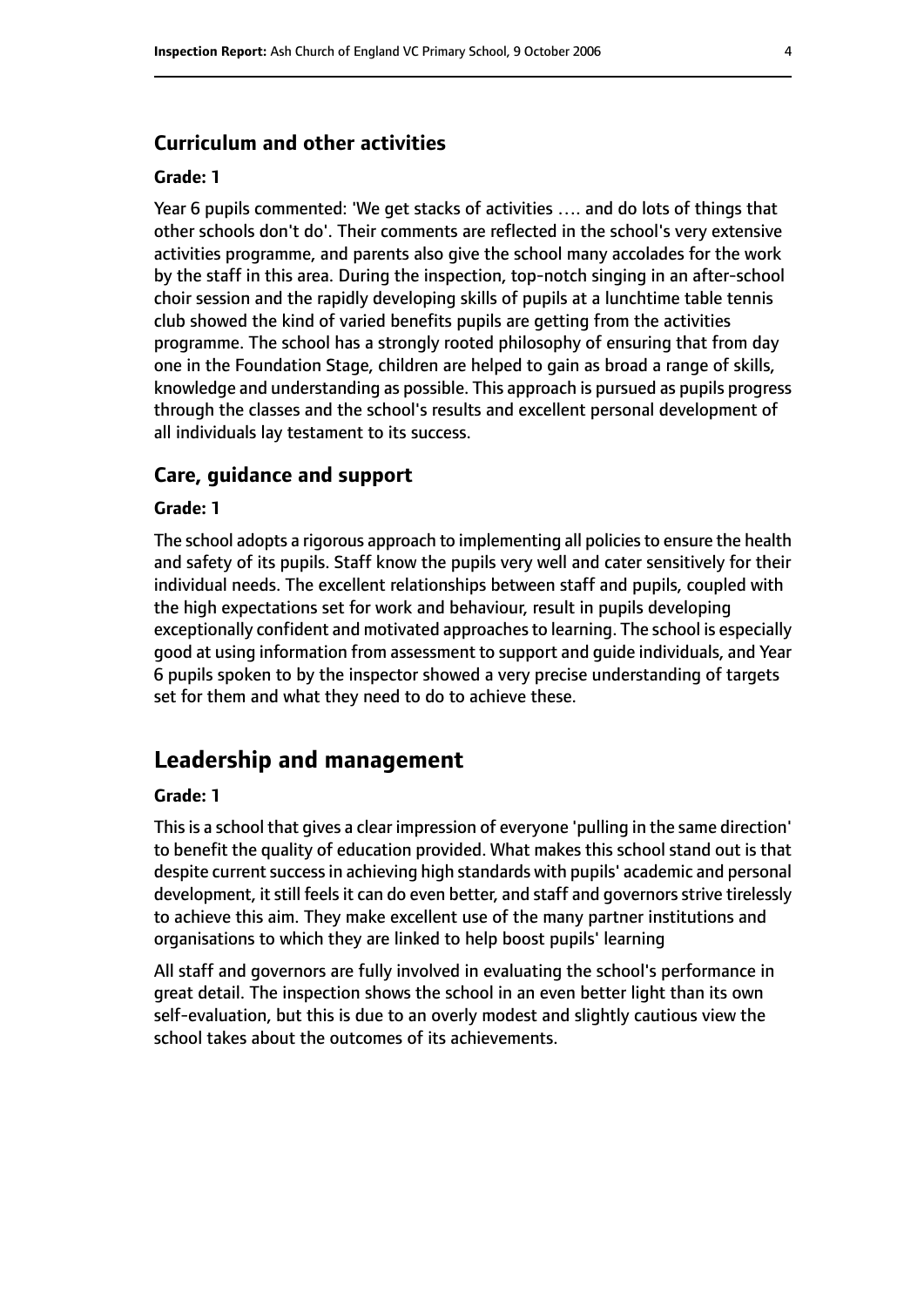**Any complaints about the inspection or the report should be made following the procedures set out inthe guidance 'Complaints about school inspection', whichis available from Ofsted's website: www.ofsted.gov.uk.**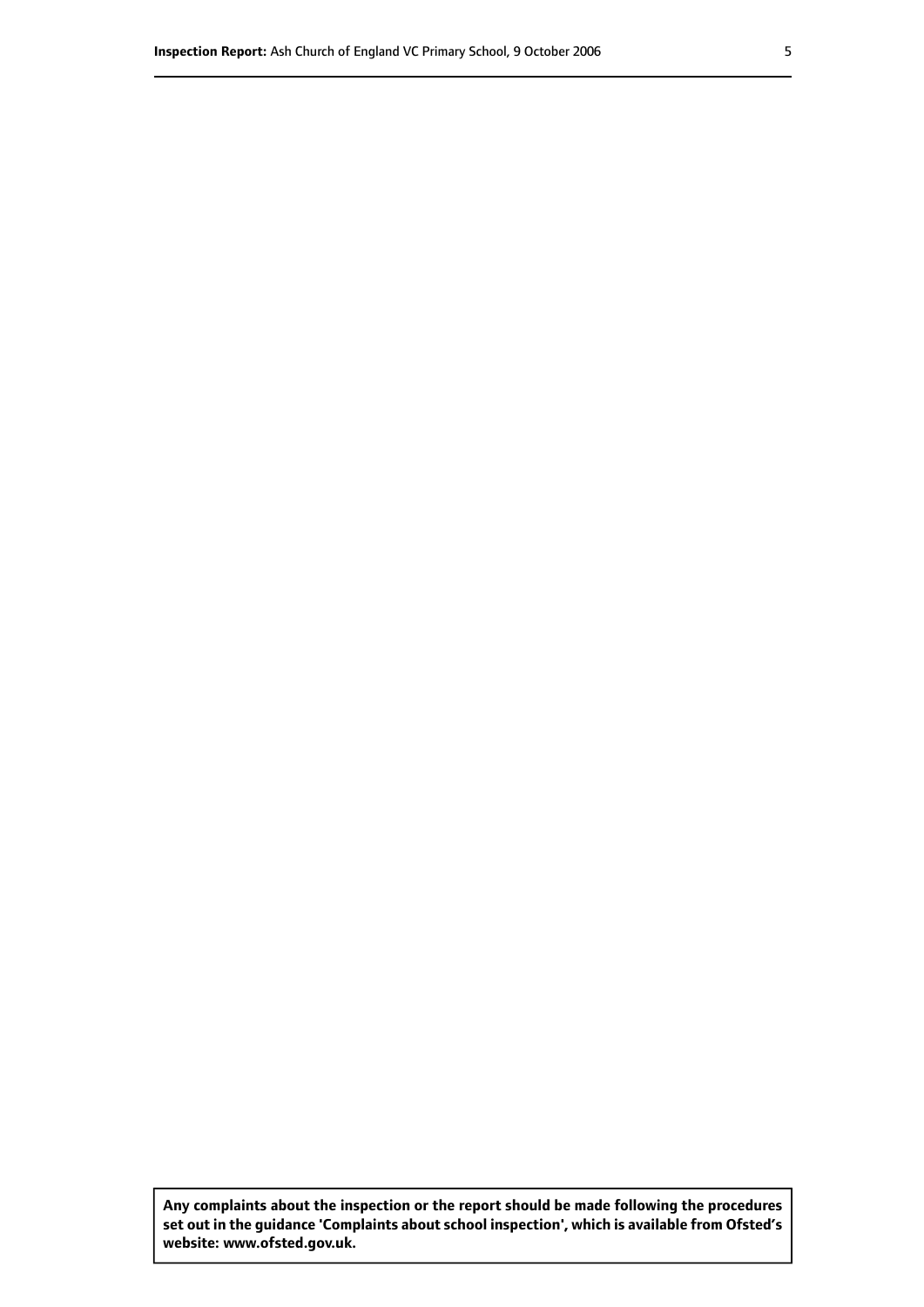# **Inspection judgements**

| Key to judgements: grade 1 is outstanding, grade 2 good, grade 3 satisfactory, and grade 4 | <b>School</b>  |
|--------------------------------------------------------------------------------------------|----------------|
| inadeauate                                                                                 | <b>Overall</b> |

# **Overall effectiveness**

| How effective, efficient and inclusive is the provision of education, integrated<br>care and any extended services in meeting the needs of learners? |     |
|------------------------------------------------------------------------------------------------------------------------------------------------------|-----|
| How well does the school work in partnership with others to promote learners'<br>well-being?                                                         |     |
| The quality and standards in the Foundation Stage                                                                                                    |     |
| The effectiveness of the school's self-evaluation                                                                                                    |     |
| The capacity to make any necessary improvements                                                                                                      |     |
| Effective steps have been taken to promote improvement since the last<br>inspection                                                                  | Yes |

## **Achievement and standards**

| How well do learners achieve?                                                                               |  |
|-------------------------------------------------------------------------------------------------------------|--|
| The standards <sup>1</sup> reached by learners                                                              |  |
| How well learners make progress, taking account of any significant variations between<br>groups of learners |  |
| How well learners with learning difficulties and disabilities make progress                                 |  |

# **Personal development and well-being**

| How good is the overall personal development and well-being of the<br>learners?                                  |  |
|------------------------------------------------------------------------------------------------------------------|--|
| The extent of learners' spiritual, moral, social and cultural development                                        |  |
| The behaviour of learners                                                                                        |  |
| The attendance of learners                                                                                       |  |
| How well learners enjoy their education                                                                          |  |
| The extent to which learners adopt safe practices                                                                |  |
| The extent to which learners adopt healthy lifestyles                                                            |  |
| The extent to which learners make a positive contribution to the community                                       |  |
| How well learners develop workplace and other skills that will contribute to<br>their future economic well-being |  |

# **The quality of provision**

| How effective are teaching and learning in meeting the full range of the<br>  learners' needs?                      |  |
|---------------------------------------------------------------------------------------------------------------------|--|
| $\mid$ How well do the curriculum and other activities meet the range of needs<br>$\mid$ and interests of learners? |  |
| How well are learners cared for, guided and supported?                                                              |  |

 $^1$  Grade 1 - Exceptionally and consistently high; Grade 2 - Generally above average with none significantly below average; Grade 3 - Broadly average to below average; Grade 4 - Exceptionally low.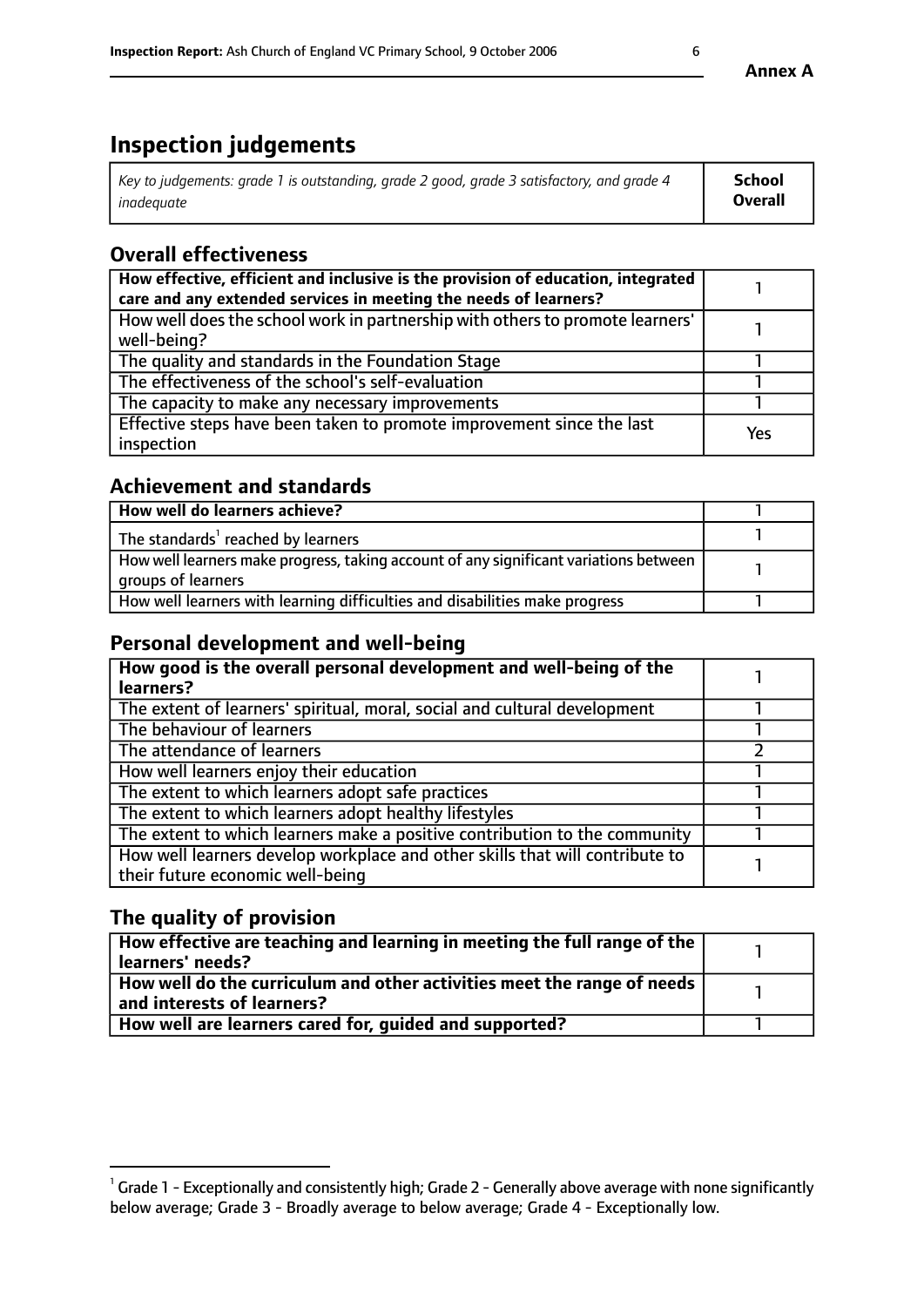# **Leadership and management**

| How effective are leadership and management in raising achievement<br>and supporting all learners?                                              |           |
|-------------------------------------------------------------------------------------------------------------------------------------------------|-----------|
| How effectively leaders and managers at all levels set clear direction leading<br>to improvement and promote high quality of care and education |           |
| How effectively performance is monitored, evaluated and improved to meet<br>challenging targets                                                 |           |
| How well equality of opportunity is promoted and discrimination tackled so<br>that all learners achieve as well as they can                     |           |
| How effectively and efficiently resources, including staff, are deployed to<br>achieve value for money                                          |           |
| The extent to which governors and other supervisory boards discharge their<br>responsibilities                                                  |           |
| Do procedures for safequarding learners meet current government<br>requirements?                                                                | Yes       |
| Does this school require special measures?                                                                                                      | <b>No</b> |
| Does this school require a notice to improve?                                                                                                   | <b>No</b> |